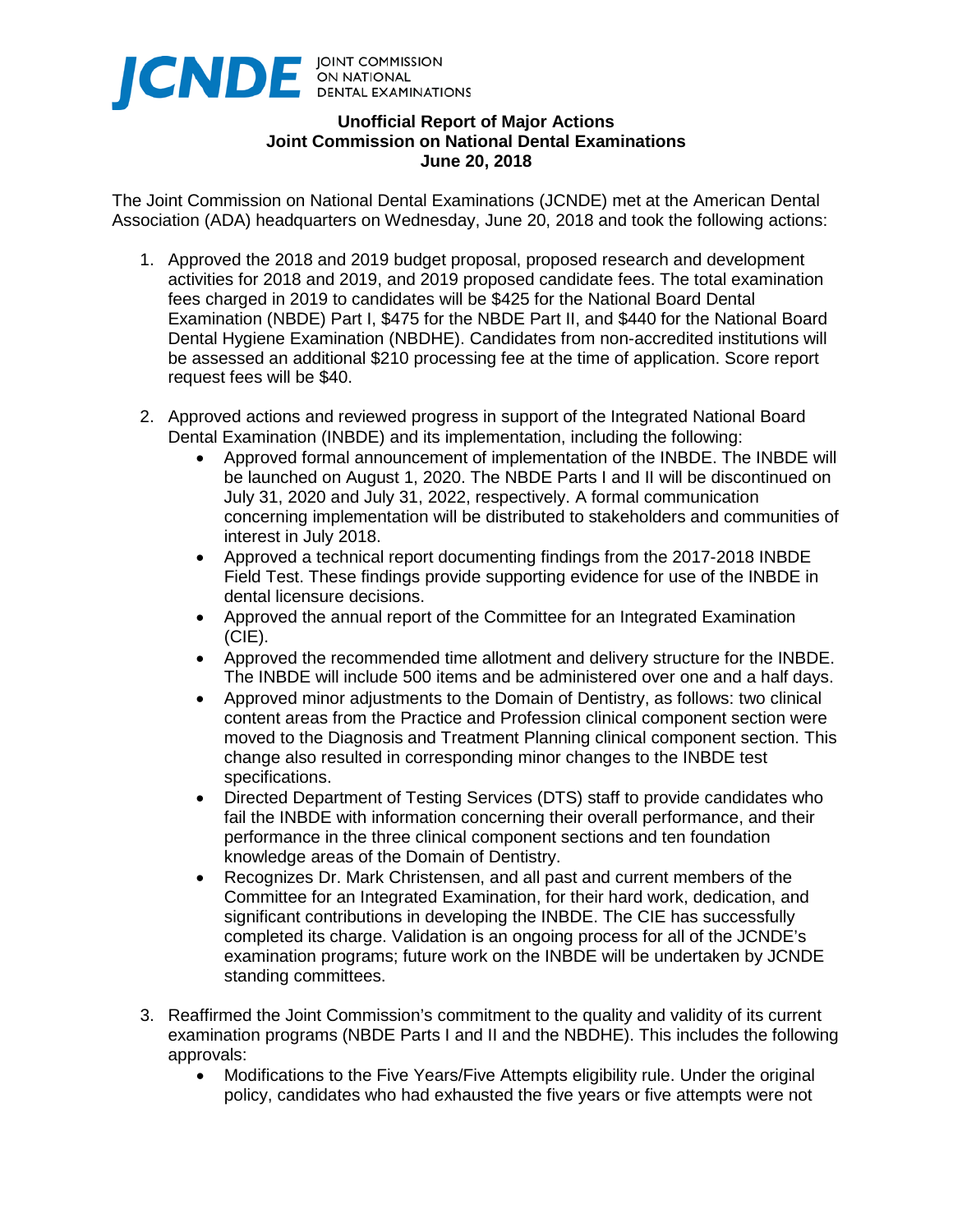

permitted to test again. Effective June 20, 2018, subsequent to the fifth year or fifth attempt, failing candidates may test once every 12 months after their most recent attempt. This policy update is applicable to all failing candidates who have tested since 2012.

- Candidates who fail the NBDE Part II will receive an updated results report that indicates how the candidate performed overall and in each discipline covered by the examination, as compared to the national average. The new report addresses certain challenges present with the prior report.
- Formation of Test Constructor Pools for the National Board Examinations. The term "Test Construction Committee" will also be replaced with the term "Test Construction Team."[1](#page-1-0) Test Constructors will be assigned to Test Construction Teams based on the needs of each National Board Examination program.
- Individuals who currently serve (or are scheduled to serve) as Test Constructors were also approved to serve within their corresponding pool. Individuals currently serving as NBDE Part I Test Constructors were approved to serve as Test Constructors for the INBDE.
- Reappointment of current NBDE and NBDHE test constructors, and selection of new primary and alternate NBDE and NBDHE test constructors for test construction teams meeting in 2019.
- Acceptance of the following reports used to monitor and report on the quality and performance of National Board Examinations:
	- National Board Dental Examinations Technical Report
	- National Board Dental Hygiene Examination Technical Report
	- **Trends in Candidate Performance Report**
	- Quality of Recent Examinations Report
- Acceptance of the National Board Examination Guides.
- 4. Pursued efforts in support of the strategic direction of the Joint Commission. This includes the following:
	- Approval of a draft strategic plan to serve as a starting point for JCNDE deliberations. The draft plan was the product of a three-day meeting held in Chicago in May 2018.
	- Formation of an ad hoc Governance Committee charged with the task of considering strategic planning findings concerning the JCNDE's scope, mission, and governance, and recommending specific changes in accordance with the recommendations emerging from the JCNDE strategic planning process.
	- Formation of an Ad Hoc Committee on Communications and Stakeholder Engagement, charged with the task of developing a strategic communications plan to guide the JCNDE's communications and engagement with key stakeholder groups in accordance with recommendations emerging from the JCNDE strategic planning process.
	- Recommended revisions to the JCNDE Standing Rules, which modify Test Constructor term limits, thereby affording the Department of Testing Services the flexibility needed to help ensure Test Construction Teams contain individuals with the expertise necessary to develop accurate content and fulfill examination requirements. Implementation of these recommended revisions is contingent upon approval by the ADA House of Delegates.

<span id="page-1-0"></span> <sup>1</sup> This change in terminology also appears in recommended changes to the JCNDE Bylaws.